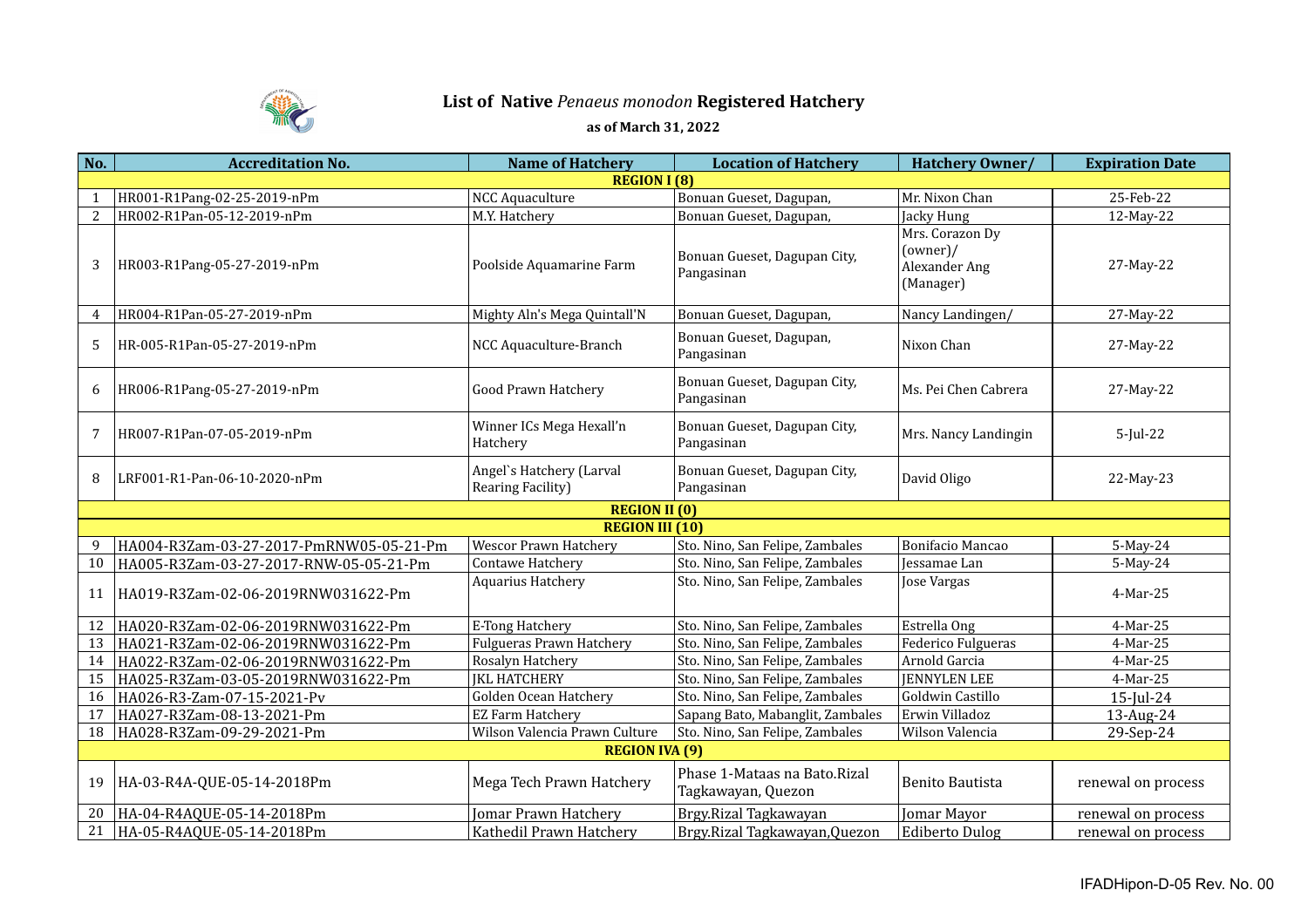| 22                    | HA-06-R4A-QUE-05-14-2018Pm           | RDI Prawn hatchery                                         | Brgy.Rizal Tagkawayan, Quezon                          | Mark Kristian D.<br>Ilagan | renewal on process |  |  |  |
|-----------------------|--------------------------------------|------------------------------------------------------------|--------------------------------------------------------|----------------------------|--------------------|--|--|--|
| 23                    | HA-07-R4A-QUE-05-14-2018Pm           | <b>Aqua Marine Hatchery</b>                                | Brgy.Rizal Tagkawayan, Quezon                          | Joseph B.Depaloma          | renewal on process |  |  |  |
| 24                    | HA-08-R4A-QUE-05-14-2018Pm           | Mega Tech Prawn Hatchery-II                                | Phase II-Brgy.Rizal, Tagkawayan,                       | Benito S. Bautista         | renewal on process |  |  |  |
| 25                    | HA-09-R4A-QUE-02-28-2019Pm           | <b>Bieson Prawn Hatchery</b>                               | Brgy.Rizal Tagkawayan                                  | <b>Benito Dugan</b>        | 28-Feb-22          |  |  |  |
| 26                    | HA-10-R4A-QUE-02-28-2019Pm           | Adrian Aguda Prawn                                         | Brgy. Rizal, Tagkawayan, Quezon   Adrian M. Aguda      |                            | 28-Feb-22          |  |  |  |
| 27                    | HA-11-R4A-QUE-02-28-2019Pm           | Dick Owen Hatchery                                         | Brgy. Rizal, Tagkawayan, Quezon   Manuel D. Salumbides |                            | 28-Feb-22          |  |  |  |
| <b>REGION IVB (0)</b> |                                      |                                                            |                                                        |                            |                    |  |  |  |
| <b>REGION V(2)</b>    |                                      |                                                            |                                                        |                            |                    |  |  |  |
| 28                    | HR02-R5Can-05-19-2017-nPm            | <b>Mercedes Shrimp Hatchery</b>                            | San Roque, Mercedes, Camarines   Mr. Edgar San Ramon   |                            | renewal on process |  |  |  |
| 29                    | HRR03-R5Mas-04-01-2019-nPm           | Banacud Mangrove Crab and                                  | Milagros, Masbate                                      | Celda Torreflores          | 29-Mar-22          |  |  |  |
|                       |                                      | <b>REGION VI (8)</b>                                       |                                                        |                            |                    |  |  |  |
| 30                    | HR-001-R6ILO-06-20-20-nPm            | <b>SEAFDEC Shrimp Hatchery</b>                             | Buyu-an, Tigbauan, Iloilo                              | <b>SEAFDEC</b>             | 20-Jun-23          |  |  |  |
| 31                    | HR-002-R6ILO-06-20-20-nPm            | <b>SMT Hatchery</b>                                        | Buyu-an, Tigbauan, Iloilo                              | Romel Sabellano            | $20$ -Jun-23       |  |  |  |
| 32                    | HR-003-R6ILO-06-20-20-nPm            | <b>SNB Hatchery</b>                                        | Bongol, Guimbal, Iloilo                                | Sherlito Balacanta         | 20-Jun-23          |  |  |  |
| 33                    | HR-004-R6ILO-06-20-20-nPm            | <b>HMI Hatchery</b>                                        | Namocon, Tigbauan, Iloilo                              | Hermoso Igcasan/           | 20-Jun-23          |  |  |  |
| 34                    | HR-005-R6AKL-09-23-20-nPm            | <b>Beth'S Fry Hatchery</b>                                 | Baybay, Makato, Aklan                                  | Elizabeth Manansala        | 23-Sep-23          |  |  |  |
| 35                    | HR-006-R6AKL-06-17-21-nPm            | St. Jhon Hatchery                                          | Baybay, Makato, Aklan                                  | Roger Cusay                | 17-Jun-24          |  |  |  |
| 36                    | HR007-R6Akl-09-22-2021-nPm           | Santo Nińo Hachery                                         | Baybay, Makato, Aklan                                  |                            | 22-Sep-24          |  |  |  |
| 37                    | HR008-R6Akl-09-27-2021-nPm           | Beth'S Fry Hatchery 2                                      | Navitas, Numancia, Aklan                               | Elizabeth Manansala        | 27-Sep-24          |  |  |  |
| <b>REGION VII (1)</b> |                                      |                                                            |                                                        |                            |                    |  |  |  |
| 38                    | HC22-R&NOR-05-2017-nPm               | AA Prawn Hatchery                                          | Cangmating, Sibulan, Negros                            | Alan P. Orlina             | renewal on process |  |  |  |
|                       |                                      | <b>REGION VIII (0)</b>                                     |                                                        |                            |                    |  |  |  |
| <b>REGION IX (0)</b>  |                                      |                                                            |                                                        |                            |                    |  |  |  |
| <b>REGION X (13)</b>  |                                      |                                                            |                                                        |                            |                    |  |  |  |
| 39                    | HR002-R10MOC-04-29-15-nPm-RNW-072821 | Jungle Prawn Hatchery                                      | Lutao, Panaon, Misamis                                 | Orland B. Mantua           | 28-Jul-24          |  |  |  |
| 40                    | HR003-R10MOC-04-29-15-nPm-RNW-030118 | Lutao Prawn Hatchery                                       | Lutao, Panaon, Misamis                                 | Dioscoro T. Dela Pena      | renewal on process |  |  |  |
| 41                    | HR004-R10MOC-05-07-15-nPm-RNW-072921 | F & J Prawn Hatchery                                       | Tawi-tawi, Aloran, Misamis                             | Gina Reyes                 | 29-Jul-24          |  |  |  |
| 42                    | HR005-R10MOC-05-07-15-nPm-RNW-072921 | Acre Farm                                                  | Tawi-tawi, Aloran, Misamis                             | Saloma Santos              | 29-Jul-24          |  |  |  |
| 43                    | HR006-R10MOC-05-07-15-nPm-RNW-072921 | <b>RDA Hatchery</b>                                        | Tawi-tawi, Aloran, Misamis                             | Ressy C. Colot             | 29-Jul-24          |  |  |  |
| 44                    | HR007-R10MOC-06-04-15-nPm-RNW-081921 | <b>DN Prawn Hatchery</b>                                   | Conat, Aloran, Misamis                                 | Dominador                  | 19-Aug-24          |  |  |  |
| 45                    | HR008-R10MOC-06-04-15-nPm-RNW-072821 | <b>LMC Prawn Hatchery</b>                                  | Dela Paz, Panaon, Misamis                              | Erlinda dela Cruz          | 28-Jul-24          |  |  |  |
| 46                    | HR009-R10MOC-06-05-15-nPm-RNW-102821 | <b>Aquarius Prawn Hatchery</b>                             | Tabuc Sur, Oroquieta City,                             | Teofilo E. Baya            | 28-Oct-24          |  |  |  |
| 47                    |                                      |                                                            |                                                        |                            |                    |  |  |  |
| 48                    |                                      |                                                            |                                                        |                            |                    |  |  |  |
| 49                    |                                      |                                                            |                                                        |                            |                    |  |  |  |
| 50                    | HR014-R10MOR-04-23-19-nPm            | HJR International Corporation Bonifacio Aquino, Magsaysay, |                                                        | Evan B. Ranay              | 23-Apr-22          |  |  |  |
| 51                    | HR015-R10LDN-07-23-19-nPm            | Gina Reyes Prawn Hatchery                                  | Picalawag, Sultan Naga                                 | <b>Gina Reyes</b>          | 23-Jul-22          |  |  |  |
| 52                    | HR016-R10MOR-10-29-21-nPm            | Rito Bombeo Prawn Hatchery                                 | Brgy. San Pedro, Initao, Misamis                       | Rito E. Bombeo             | 29-Oct-24          |  |  |  |
|                       | <b>REGION XI (0)</b>                 |                                                            |                                                        |                            |                    |  |  |  |